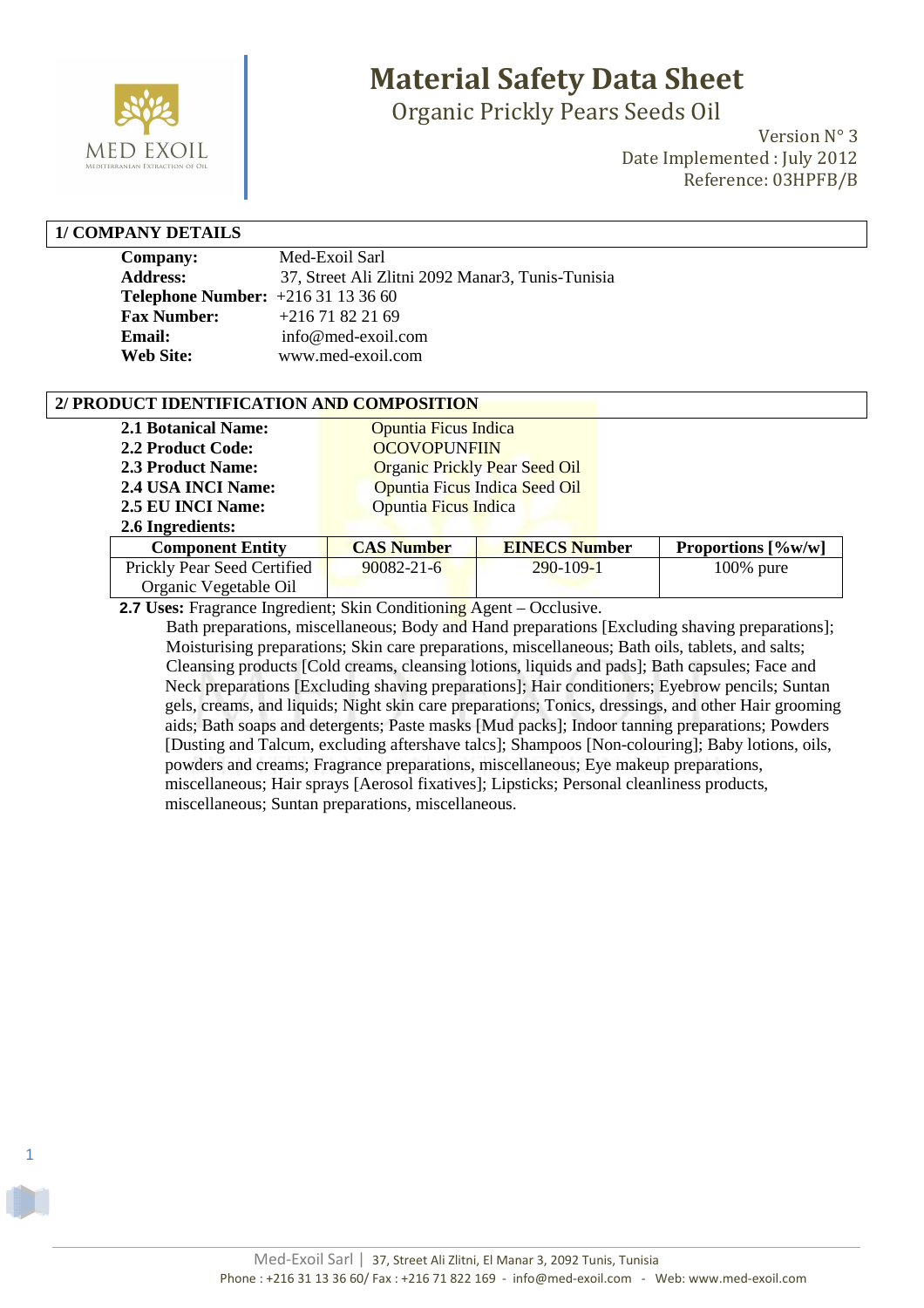

2

# **Material Safety Data Sheet**

Organic Prickly Pears Seeds Oil

Version N° 3 Date Implemented : July 2012 Reference: 03HPFB/B

#### **3/ HAZARD IDENTIFICATION**

| 3.1 Physical - Chemical Hazards   |                                                                                                |
|-----------------------------------|------------------------------------------------------------------------------------------------|
| <b>Explosion:</b>                 | None identified.                                                                               |
| <b>Flammable:</b>                 | Combustible liquid produces oxides of carbon when burning.                                     |
| Oxidizing:                        | Not applicable.                                                                                |
| <b>Toxic:</b>                     | None identified.                                                                               |
| Radioactive:                      | Not applicable.                                                                                |
| <b>Corrosive:</b>                 | None identified.                                                                               |
| <b>Miscellaneous:</b>             | None identified.                                                                               |
| <b>3.2 Environmental Hazards:</b> | None identified.                                                                               |
| 3.3 Health Hazards                |                                                                                                |
|                                   | <b>Acute Effects: Swallowed: Non-toxic, However excessive ingestion of liquid can</b><br>cause |
|                                   | gastric distress and mild diarrhea.                                                            |
| Eye:                              | May cause mild irritation.                                                                     |
| Skin:                             | None established.                                                                              |
| <b>Inhalation:</b>                | May be harmful.                                                                                |
| <b>Chronic Effects:</b>           | None established.                                                                              |
| <b>Mutagenic Effects:</b>         | None established.                                                                              |
| <b>Reproductive Effects:</b>      | None established.                                                                              |
| <b>Carcinogenic Effects:</b>      | None established.                                                                              |
| <b>Sensitisation:</b>             | None established.                                                                              |
| <b>Infectious:</b>                | None established.                                                                              |
| <b>Other Effects:</b>             | Combustion Products are harmful if inhaled and can irritate the                                |
|                                   | eyes & respiratory system. Contact with heated material may                                    |
|                                   | result in burns.                                                                               |

| 4/ FIRST AID                 |                                                                                                                                                                                                                                                                                                                                                                                                                                                                                                                          |
|------------------------------|--------------------------------------------------------------------------------------------------------------------------------------------------------------------------------------------------------------------------------------------------------------------------------------------------------------------------------------------------------------------------------------------------------------------------------------------------------------------------------------------------------------------------|
| <b>4.1 Eye Contact:</b>      | Flush immediately with clean water for at least 15 minutes. Ensure irrigation<br>under eyelids. Do not try to remove contact lenses unless trained.<br>Contact a physician as necessary.                                                                                                                                                                                                                                                                                                                                 |
| <b>4.2 Skin Contact:</b>     | Remove any contaminated clothing and footwear. Clean before<br>re-use.<br>Wash affected areas thoroughly with soap and water for at least 15 minutes.<br>Contact a physician as necessary.                                                                                                                                                                                                                                                                                                                               |
| <b>4.3 Inhalation:</b>       | Remove from the exposure to fresh air. If breathing has stopped, administer<br>artificial respiration and oxygen if available.<br>Contact a physician as necessary.                                                                                                                                                                                                                                                                                                                                                      |
| 4.4 Ingestion:               | Do Not induce vomiting.<br>Wash out mouth with water and give water slowly to dilute [as much as<br>casualty can comfortably drink] provided person is conscious.<br>Never give liquid to a person showing signs of being sleepy or with reduced<br>awareness; i.e. becoming unconsciousness.<br>Contact a physician or local poison control centre immediately.<br>If vomiting occurs, lean patient forward or place on left side [head-down]<br>position, if possible] to maintain open airway and prevent aspiration. |
| 4.5 Burns:                   | Quickly immerse affected area in cold water for at least 20 minutes.<br>Contact a physician immediately.<br>Bandage lightly with a sterile dressing. Treat for shock if required.<br>Lay patient down. Keep warm and rested. Transport to hospital, or doctor.                                                                                                                                                                                                                                                           |
| <b>4.6 Advice to Doctor:</b> | Treat symptomatically. Note the nature of this product.                                                                                                                                                                                                                                                                                                                                                                                                                                                                  |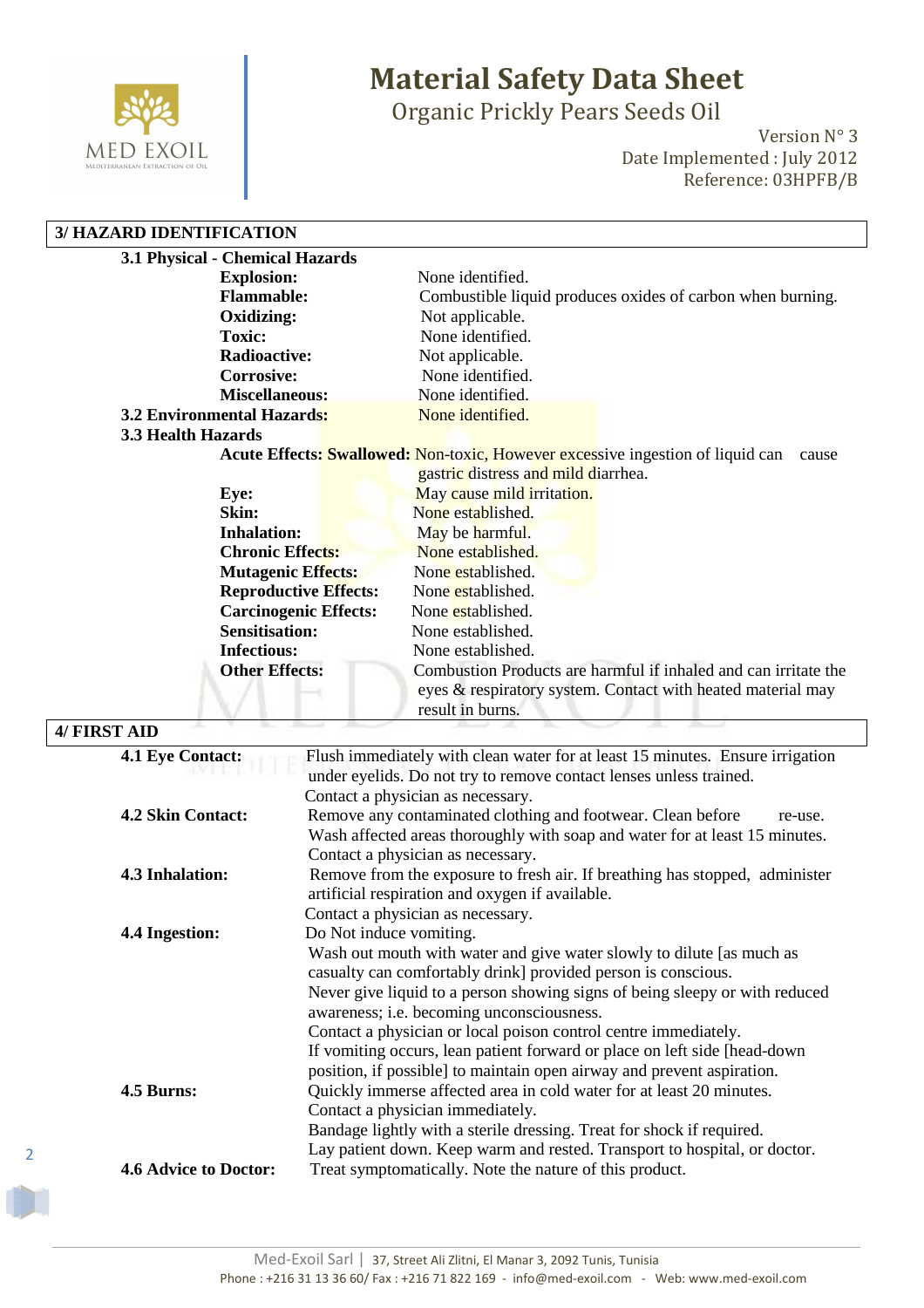

3

# **Material Safety Data Sheet**

Organic Prickly Pears Seeds Oil

Version N° 3 Date Implemented : July 2012 Reference: 03HPFB/B

| <b>5/ FIRE FIGHTING MEASURES</b>                   |                                                                          |
|----------------------------------------------------|--------------------------------------------------------------------------|
| 5.1 Extinguishing Media:                           | Carbon Dioxide; Dry Chemical; Universal-Type Foam.                       |
|                                                    | 5.2 Unsuitable Extinguishing Media: Water Spray; Others not established. |
| 5.3 Unusual Firefighting Hazards: None identified. |                                                                          |
| <b>5.4 Special Procedures:</b>                     | Determine the need to evacuate or isolate the area according to your     |
|                                                    | local emergency plan.                                                    |
| <b>5.5 Protective Equipment:</b>                   | Self-contained breathing apparatus and protective clothing should be     |
|                                                    | worn when fighting fires involving essential oils or chemicals.          |
| <b>5.6 Combustion Products:</b>                    | Oxides of carbon.                                                        |
| <b>5.7 Contact Point:</b>                          | Dial 198E mergency in case of fire [In Tunisia] or Local Emergency       |
|                                                    | <b>Authority [Out of Tunisia].</b>                                       |

|  | 6/ ACCIDENTAL RELEASE MEASURES |
|--|--------------------------------|
|--|--------------------------------|

| Eliminate ALL ignition sources. Ventilate area. Determine the need to    |
|--------------------------------------------------------------------------|
| evacuate or isolate the area according to your local emergency plan;     |
|                                                                          |
|                                                                          |
|                                                                          |
| vermiculite or other suitable absorbent material. Wipe small spills with |
| cloth. Clean with hot water and detergent. Refer also to Section 13. for |
|                                                                          |
|                                                                          |
|                                                                          |
|                                                                          |

| 7/ SAFE HANDLING AND STORAGE INFORMATION              |                                                                         |  |
|-------------------------------------------------------|-------------------------------------------------------------------------|--|
| 7.1 Handling:                                         | Avoid inhalation and contact with skin and eyes. Good personal          |  |
|                                                       | hygiene practices should be used. Wash after any contact, before breaks |  |
|                                                       | and meals, and at the end of the work period. Contaminated clothing     |  |
|                                                       | and shoes should be cleaned before re-use.                              |  |
| 7.2 Storage:                                          | Not a hazardous material. Not a Scheduled Poison.                       |  |
|                                                       | Containers should be kept closed in order to minimise contamination.    |  |
|                                                       | Store in a cool, dry, well ventilated place protected from light.       |  |
|                                                       | Refrigeration storage recommended.                                      |  |
|                                                       | Keep from extreme heat and away from ALL sources of ignition.           |  |
| 7.3 Unsuitable Packaging Materials: None established. |                                                                         |  |
| <b>7.4 Special Procedures:</b>                        | None established.                                                       |  |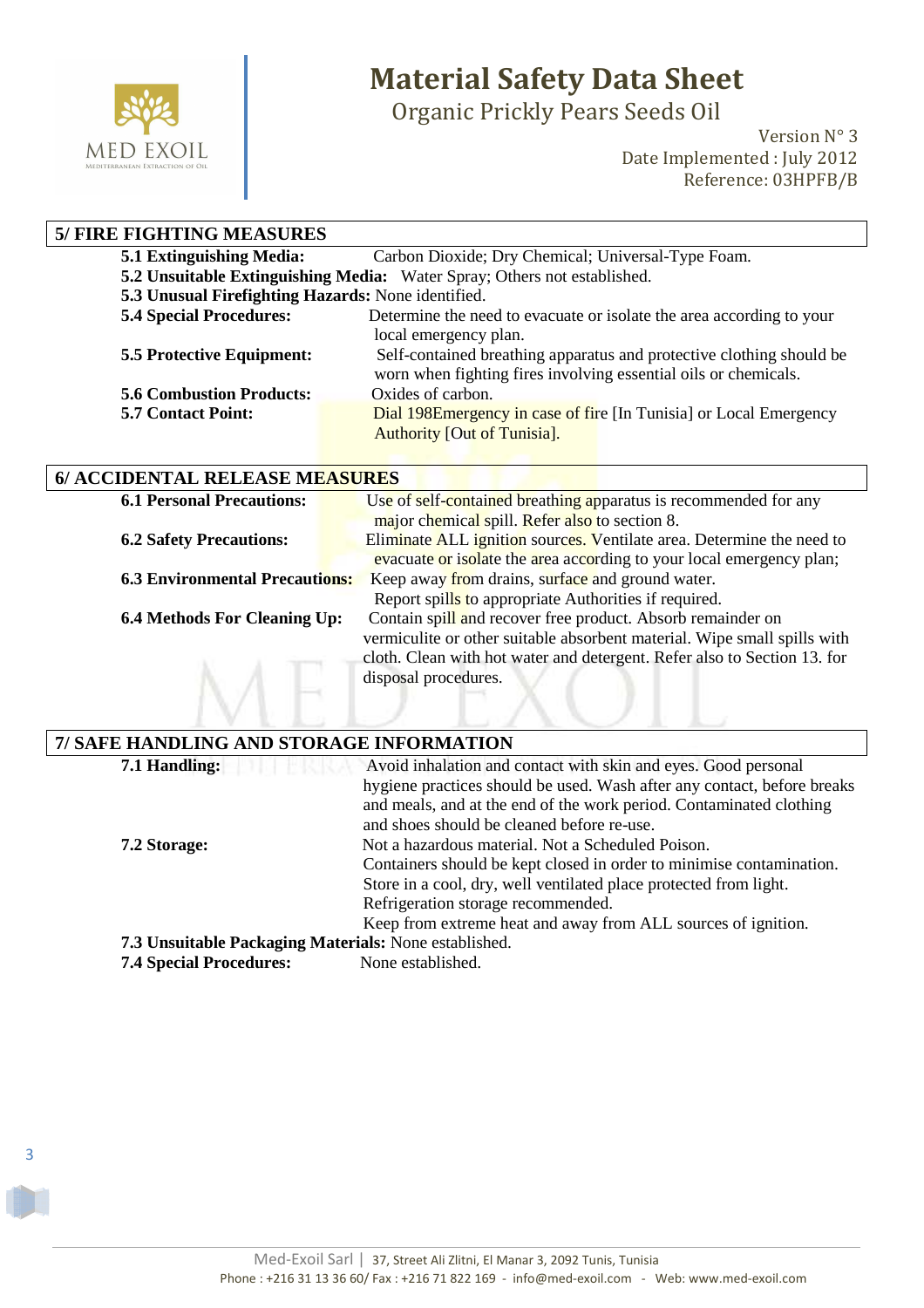

### **Material Safety Data Sheet**

Organic Prickly Pears Seeds Oil

Version N° 3 Date Implemented : July 2012 Reference: 03HPFB/B

### **8/ EXPOSURE CONTROLS AND PERSONAL PROTECTION**

| <b>8.1 Respiratory Protection:</b>                  | None generally required. Use NIOSH approved respirator in confined    |  |
|-----------------------------------------------------|-----------------------------------------------------------------------|--|
|                                                     | areas or if ventilation is inadequate.                                |  |
| <b>8.2 Ventilation Protection:</b>                  | Ensure adequate ventilation to keep exposure levels to a minimum.     |  |
|                                                     | General exhaust is recommended.                                       |  |
| <b>8.3 Eye Protection:</b>                          | Using goggles or face shield is recommended.                          |  |
| <b>8.4 Protective Gloves:</b>                       | Using chemical resistant gloves is recommended.                       |  |
| <b>8.5 Protective Clothing:</b>                     | Using chemical resistant clothing is recommended.                     |  |
| <b>8.6 Protective Equipment:</b>                    | An eyewash fountain and / or safety shower should be available in the |  |
|                                                     | work area.                                                            |  |
| 8.7 Special Engineering Controls: None established. |                                                                       |  |
| <b>8.8 Note:</b>                                    | These precautions are for room temperature handling. Use at elevate   |  |
|                                                     | temperature or aerosol / spray applications may require additional    |  |
|                                                     | precautions                                                           |  |
| 9/ STABILITY AND REACTIVITY                         |                                                                       |  |

| 9.1 Stability:                                | Chemically stable, non hazardous material.                                                   |
|-----------------------------------------------|----------------------------------------------------------------------------------------------|
|                                               | This material presents no significant reactivity hazard.                                     |
| 9.2 Conditions to Avoid:                      | None established.                                                                            |
| 9.3 Materials to Avoid:                       | Strong acids, strong alkalis and oxidizing agents.                                           |
| 9.4 Flammability:                             | Combustible liquid.                                                                          |
| 9.5 Hazardous Polymerization: Will not occur. |                                                                                              |
|                                               | 9.6 Hazardous Combustion or Decomposition Products: Carbon monoxide and unidentified organic |

compounds may be formed during combustion.

#### **10/ TOXICOLOGICAL INFORMATION**

| <b>10.1 Acute Toxicity</b>        |                                             |
|-----------------------------------|---------------------------------------------|
| $LD50$ [Oral]:                    | Not tested on animals $-$ So not available. |
| LD50 [Dermal]:                    | Not tested on animals – So not available.   |
| LC50 [Inhalation]:                | Not tested on animals – So not available.   |
| <b>10.2 Exposure Limits</b>       |                                             |
| <b>OSHA TWA:</b>                  | None established.                           |
| <b>OSHA STEL:</b>                 | None established.                           |
| <b>ACGIH TWA:</b>                 | None established.                           |
| <b>ACGIH STEL:</b>                | None established.                           |
| <b>NOHSC TWA:</b>                 | None established                            |
| <b>NOHSC STEL:</b>                | None established.                           |
| <b>10.3 Short Term Toxicity:</b>  | None established.                           |
| <b>10.4 Long Term Toxicity:</b>   | None established.                           |
| <b>10.5 Human Exposure Tests:</b> | None established.                           |

#### **11/ ECOLOGICAL INFORMATION**

4

| 11.1 Eco-toxicity:                                                                            | None established. Avoid pollution to soil, rivers and the ocean. |
|-----------------------------------------------------------------------------------------------|------------------------------------------------------------------|
| 11.2 Mobility:                                                                                | Low mobility in the soil.                                        |
| <b>11.3 Persistence &amp; Degradability:</b> Low persistence level and readily biodegradable. |                                                                  |
| <b>11.4 Bio-accumlative Potential:</b> None established.                                      |                                                                  |
| 11.5 Other Adverse Effects:                                                                   | None established.                                                |
|                                                                                               |                                                                  |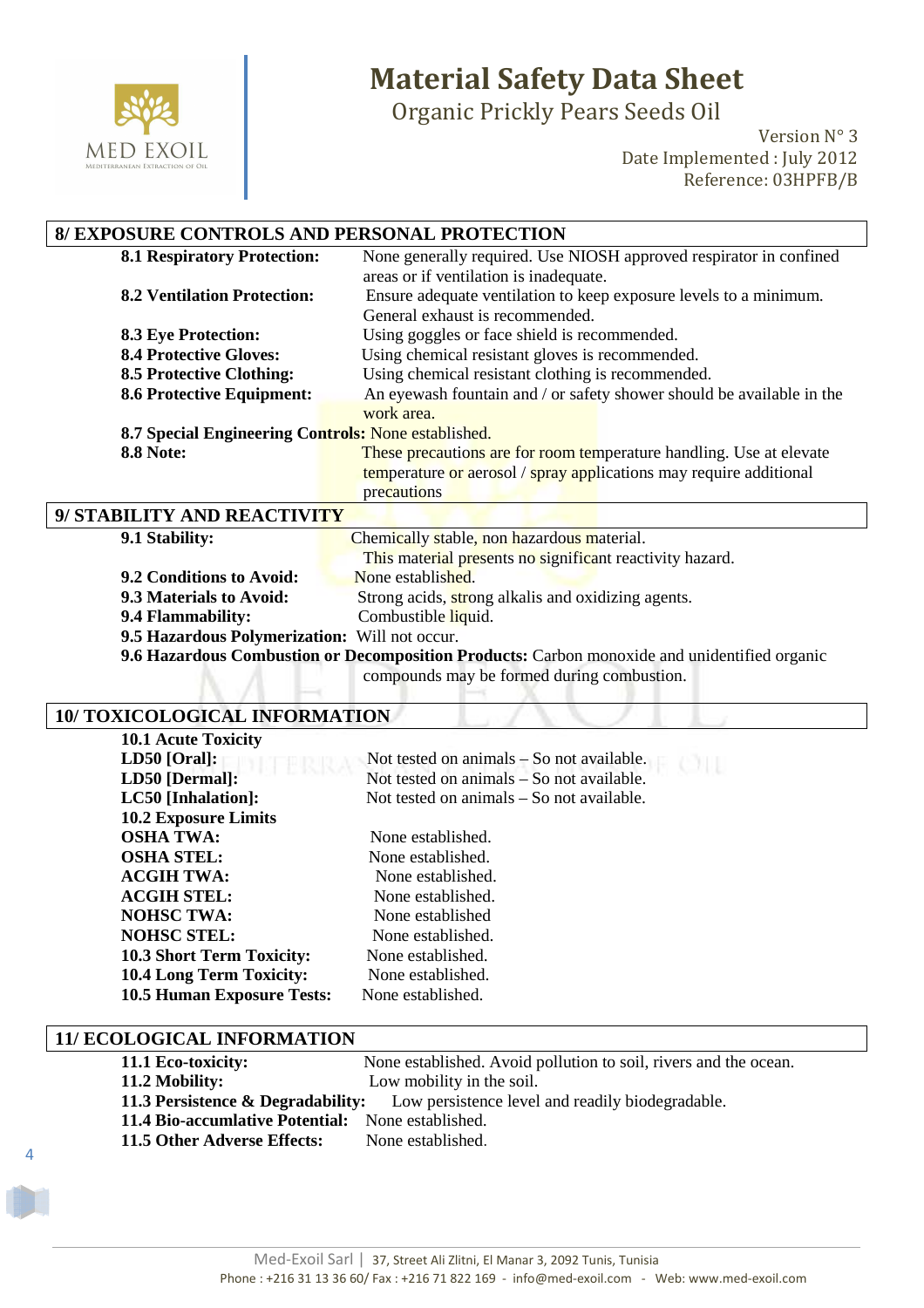

# **Material Safety Data Sheet**

Organic Prickly Pears Seeds Oil

Version N° 3 Date Implemented : July 2012 Reference: 03HPFB/B

| <b>12/ DISPOSAL CONSIDERATION</b>   |                                                                                                            |
|-------------------------------------|------------------------------------------------------------------------------------------------------------|
| 12.1 Waste Material:                | Place material and / or absorbent into sealed containers and dispose of                                    |
|                                     | in accordance with current applicable laws and regulations.                                                |
| <b>12.2 Contaminated Packaging:</b> | Refer to local Authority advice.<br>Dispose of in accordance with current applicable laws and regulations. |
|                                     | Refer to local Authority advice.                                                                           |
| 12.3 Note:                          | Empty containers can have residues, gases and mists.                                                       |
|                                     | Use the proper Waste Disposal Methods & Procedures for Empties as                                          |
|                                     | well.                                                                                                      |
|                                     |                                                                                                            |
| <b>13/ TRANSPORT INFORMATION</b>    |                                                                                                            |
| 13.1 Transportation:                | Not Dangerous Goods according to criteria of the Dangerous Goods                                           |
|                                     | Code for Transport by Road and Rail. No special transport required.                                        |
|                                     | Not to be transported with Classes 1 [Explosives], 2.1 [Flammable                                          |
|                                     | Gases] [nb this applies only when in bulk], 2.3 [Poisonous Gases], 4.2                                     |
|                                     | [Spontaneously Combustible Substances], 5.1 [Oxidising Agents], 5.2                                        |
|                                     | [Organic Peroxides], 7 [Radioactive Substances].                                                           |
| <b>13.2 Proper Shipping Name:</b>   | Not Regulated.                                                                                             |
| 13.3 UN Number:                     | Not allocated.                                                                                             |
| <b>13.4 Packaging Group:</b>        | Not allocated.                                                                                             |
| 13.5 DG Class:                      | Not allocated.                                                                                             |
| <b>13.6 Poison Schedule:</b>        | Not Scheduled.                                                                                             |
| 13.7 Hazchem Code:                  | Not allocated                                                                                              |
| <b>14/ REGULATORY INFORMATION</b>   |                                                                                                            |
| 14.1 Risk Symbols:                  | Not allocated.                                                                                             |
| 14.2 Risk Phrases:                  | Not allocated.                                                                                             |
| 14.3 Safety Phrases:                | Not allocated.                                                                                             |
| <b>14.4 Warning Statements:</b>     | Not allocated.                                                                                             |

#### **15/ ADDITIONAL INFORMATION**

#### **15.1 ORGANIC / GMO DECLARATION**

**14.5 Safety Directions:** Not allocated. **14.6 Standard Statements:** Not allocated

The Prickly Pear Seed Certified Organic Vegetable Oil is obtained from the seeds of the Prickly Pears tree variety *Opuntia Ficus Indica*, by the process of cold pressing.

It is exclusively gained from non-GMO organically grown Prickly Pears Seeds trees and is free of any GMO-Fragments.

It is grown, harvested and processed within the strict principles of creating animal free products.

It is grown, harvest and processed within the strict principles of creating organic materials.

It conforms to the specifications of GMO Free, Certified Organic Prickly Pear Seed Vegetable Oil.

It contains No Animal Products.

5

#### **15.2 QUALITY DECLARATION**

At Med-Exoil we firmly believe that Quality Control is of the utmost importance and it is imperative that the most meticulous tests are carried out for every product in our range.

Uncompromising quality is a responsibility, which we take seriously.

The most rigorous processes are implemented to determine the purity and potency of sourced oils & raw materials.

By maintaining this intense level of Quality Control and Developing New Methods & Techniques, Med-Exoil can ensure Superior Quality Products.